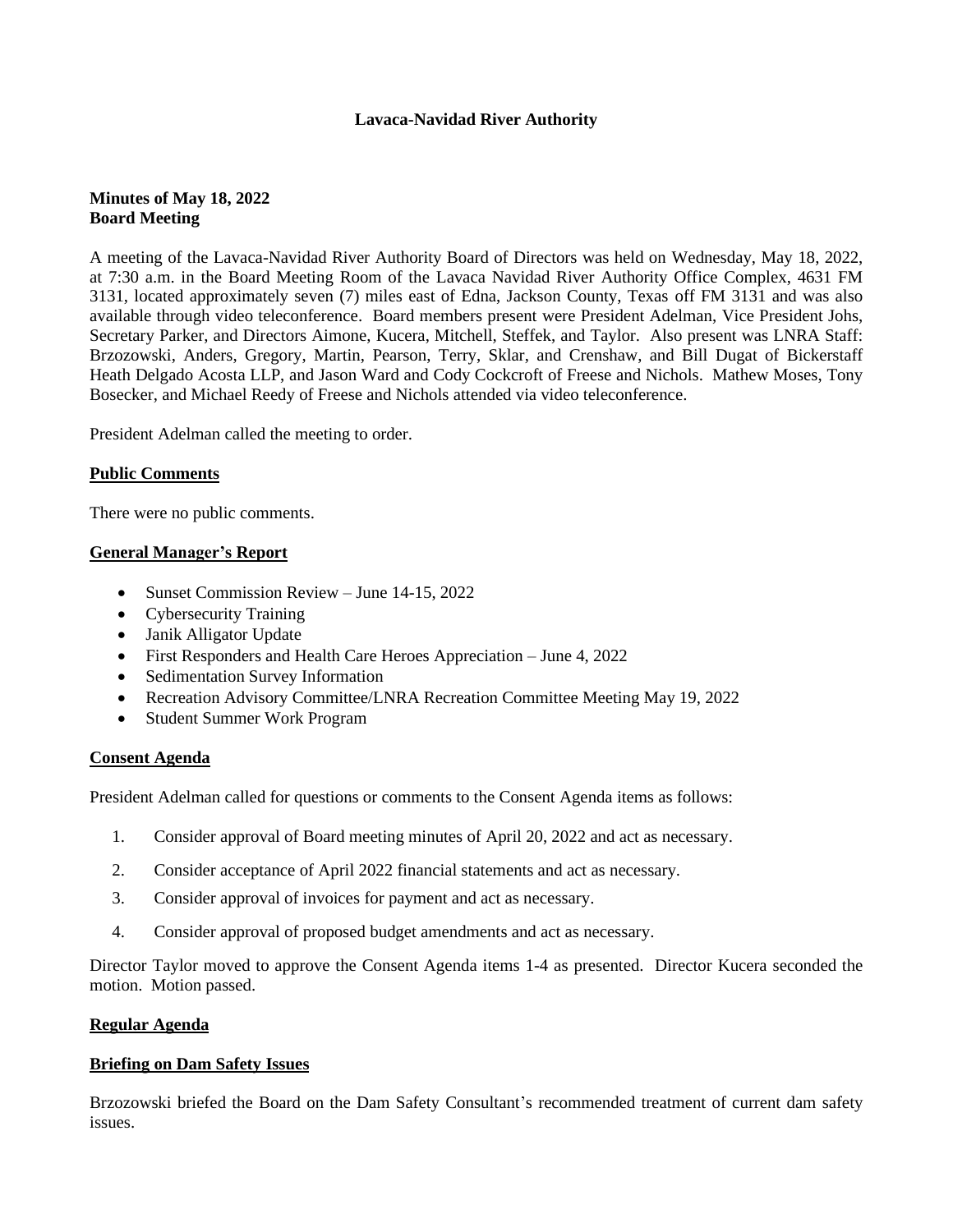### **RSM US LLP Arrangement Letter for Annual Financial Audit**

Brzozowski briefed the Board on the arrangement letter from RSM US LLP to perform LNRA's annual independent audit for the period ending September 30, 2022. Fee for the services is not to exceed \$68,000, plus out of pocket expenses of approximately 12%-15% of fees. The fee for the adoption of GASB Statement No. 87 will range from \$5,500 to \$7,500.

Director Johs moved to approve the arrangement letter from RSM US LLP for the FY2022 annual independent audit as presented. Director Parker seconded the motion. Motion passed.

### **GCRPC General Assembly Voting Delegate**

Brzozowski informed the Board that LNRA's membership in the Golden Crescent Regional Planning Commission (GCRPC) provides the Board with opportunity to annually appoint and nominate a member of the Board of Directors for one (1) General Assembly Voting Delegate.

The General assembly meets at least annually. Terms begin September 1<sup>st</sup> through August 31<sup>st</sup>. LNRA's current Voting Delegate representative is Sandy Johs.

Director Steffek moved to approve the continued appointment of Sandy Johs as General Assembly Voting Delegate. Director Aimone seconded the motion. Motion passed.

### **Proposed Reserve Contingency Fund Expenditures**

Brzozowski briefed the Board on the following proposed reserve contingency fund expenditures.

| <b>Main Event Center</b>                                                                     |             |
|----------------------------------------------------------------------------------------------|-------------|
| <b>MEC</b> Lighting                                                                          | \$2,500.00  |
| <b>Harry Hafernick Recreation Center</b>                                                     |             |
| <b>Storage Building Expansion project improvements</b><br>Automatic Door Opener and Shelving | \$7,000.00  |
| <b>Infrastructure Replacement</b>                                                            |             |
| Reimburse Recreation operating budget for expenditure for HHRC kitchen AC unit.              | \$3,829.00  |
| <b>Texana Park</b>                                                                           |             |
| Comfort Station Roof Replacements (3,4,6)                                                    | \$30,000.00 |
| Comfort Station #4 Hot Water Heater Replacement                                              | \$6,234.45  |
| <b>Marina</b>                                                                                |             |
| Roof Replacement                                                                             | \$45,000.00 |
| <b>Wastewater Treatment Plant</b>                                                            |             |
| Backup 3HP Lift Station Pump                                                                 | \$7,850.00  |
| Bar Screen Refurbishment                                                                     | \$ 7,700.00 |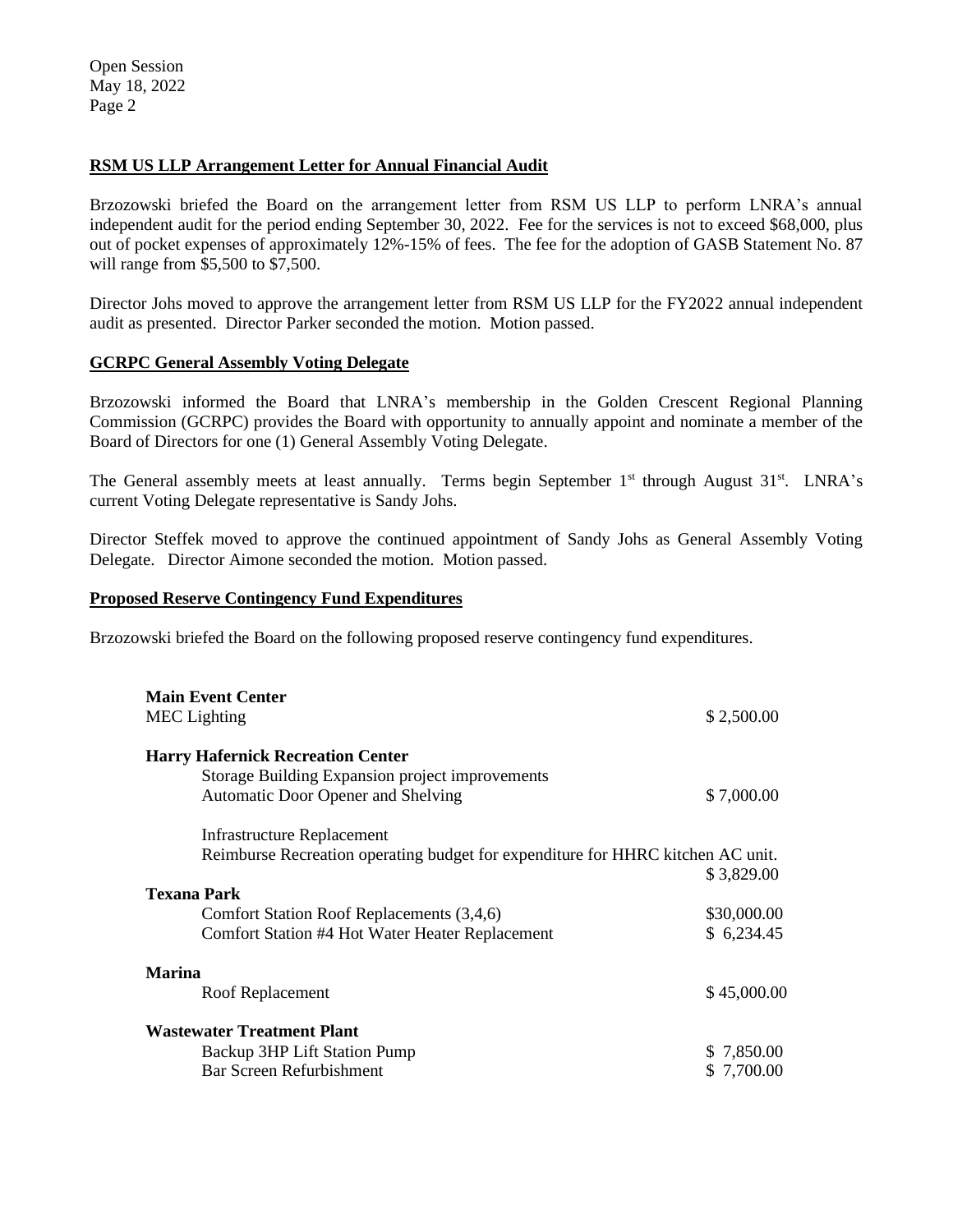In accordance with LNRA BOARD POLICY 304-PROCUREMENT, bids are solicited for proposed expenditures as applicable.

Brzozowski informed the Board of the proposed reallocation of funds from reserve contingency to capital improvement to make adequate funds available for the Lake Texana Culvert Replacement Project. The amount of additional funds needed is \$83,297.55. These funds are available to reallocate from recreation support within reserve contingency.

Lake Texana Park Culvert Replacement Project Funding

|    | 41,600.00      |
|----|----------------|
|    | \$1,105,130.00 |
|    | \$1,146,730.00 |
|    | \$1,063,432.45 |
| S. | 83.297.55      |
|    |                |

Director Parker moved to approve the proposed reserve contingency fund expenditures and reallocations as presented. Director Steffek seconded the motion. Motion passed.

## **Lake Texana Park Culvert Replacement Project**

Brzozowski informed the Board that bids were solicited for the Lake Texana Park Culvert Replacement Project. Four (4) bids were received as follows:

| Earth Builders              | \$1,374,975.00 |
|-----------------------------|----------------|
| <b>Keeley Construction</b>  | \$1,748,390.00 |
| <b>NBG</b> Contractors      | \$1,583,855.00 |
| <b>Constar Construction</b> | \$1,065,130.00 |

It was noted that Constar Construction did not consider or otherwise offer an add/deduct price for the metal beam guard fence (MBGF) in their bid. It was later found that the quantities on the plan sheets and the quantities on the bid sheet did not add up. The engineer was contacted, and the error was confirmed.

Constar has offered a proposal to supply the MBGF for \$40,000.00. Even with this added cost, Constar remains the low bidder. It should be noted that research found that Constar's MBGF cost proposal was within TxDOT's average pricing for this work item.

Brzozowski informed the Board that Constar is a local contractor who has built bridges for TxDOT for the past thirteen (13) years. Given the Engineer's estimate was \$ 1,297,280.00, it is Management's recommendation to accept the bid from Constar Construction.

Funds are available in the capital improvement fund.

Director Mitchell moved to approve the bid from Constar as recommended by LNRA Management. Director Kucera seconded the motion. Motion passed.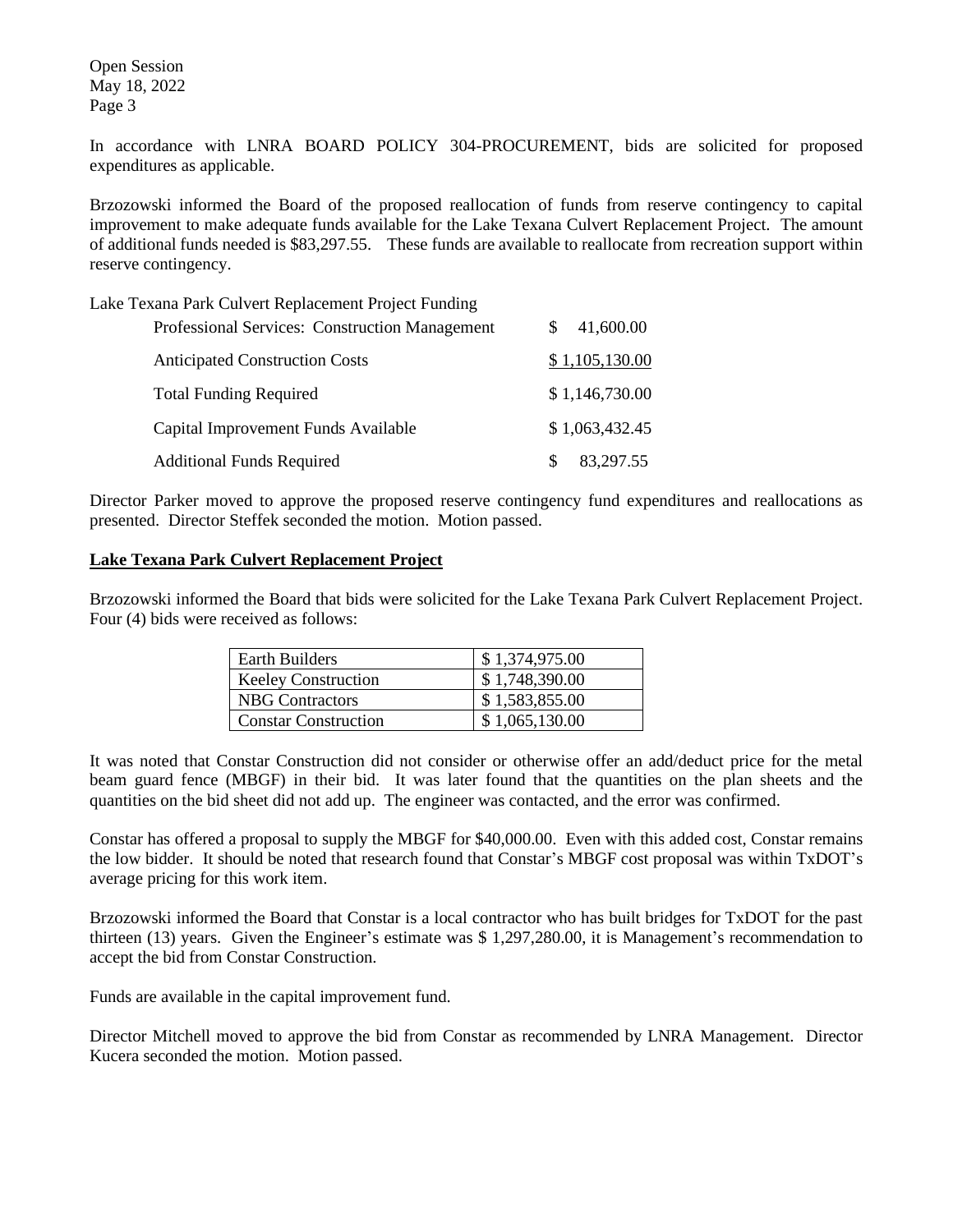# **Lake Texana Park Culvert Replacement Project Construction Management**

Brzozowski recommended to the Board for LNRA to expand Freese and Nichols (FNI) service on Lake Texana Park Culvert Replacement Project to include project management and construction phase services.

The FNI Task Authorization indicates the expense for Construction and Project Management is \$30,100.

LNRA Management also negotiated a price increase for the service provided by FNI to date associated with the project planning and design phase services for the Project. Given the extra time in the design process to develop an economical design, LNRA Management has agreed to support the \$11,500 figure also shown on the Task Authorization. This represents approximately 40% of the originally suggested fee increase.

Total cost of the FNI Task Authorization is \$41,600.00. Funds are available in the capital improvement fund.

Director Taylor moved to approve FNI Task Authorization in the amount of \$41,600 as presented with funding available in the capital improvement fund. Director Steffek seconded the motion. Motion passed.

### **Main Event Center Structural Steel Member Rehabilitation Project**

Brzozowski informed the Board that bids were received for the Main Event Center Member Rehabilitation Project Phase III – Western Awning as follows:

| Contractor                                 | <b>Scope of Work</b>                                                                                                                                                                                                                                                                                                                                                                                                                                                                                                           | <b>Amount</b> |
|--------------------------------------------|--------------------------------------------------------------------------------------------------------------------------------------------------------------------------------------------------------------------------------------------------------------------------------------------------------------------------------------------------------------------------------------------------------------------------------------------------------------------------------------------------------------------------------|---------------|
| Neumann Welding                            | Equipment, labor, materials, and superintendence<br>to sandblast, treat and protect select structural<br>steel members of the western awning section of<br>the Main Event Center. The treatment shall be an<br>industrial grade application to include an<br>abrasive blast to near white metal followed by a<br>zinc-based primer (Carboguard 635) topped with<br>a modified silicone hybrid topcoat (Carbothane<br>134 HG). The base plates will be primed, sealed<br>with Carboguard 501, primed again, then top<br>coated. | \$108,161.00  |
| * Palacios Marine $\&$<br>Industrial (PMI) | Equipment, labor, materials, and superintendence<br>to sandblast, treat and protect select structural<br>steel members of the western awning section of<br>the Main Event Center. The treatment shall be an<br>industrial grade application to include an<br>abrasive blast to near white metal followed by a<br>zinc-based primer (Carboguard 635) topped with<br>a modified silicone hybrid topcoat (Carbothane<br>134 HG). The base plates will be primed, sealed<br>with Carboguard 501, primed again, then top<br>coated. | \$40,890.00   |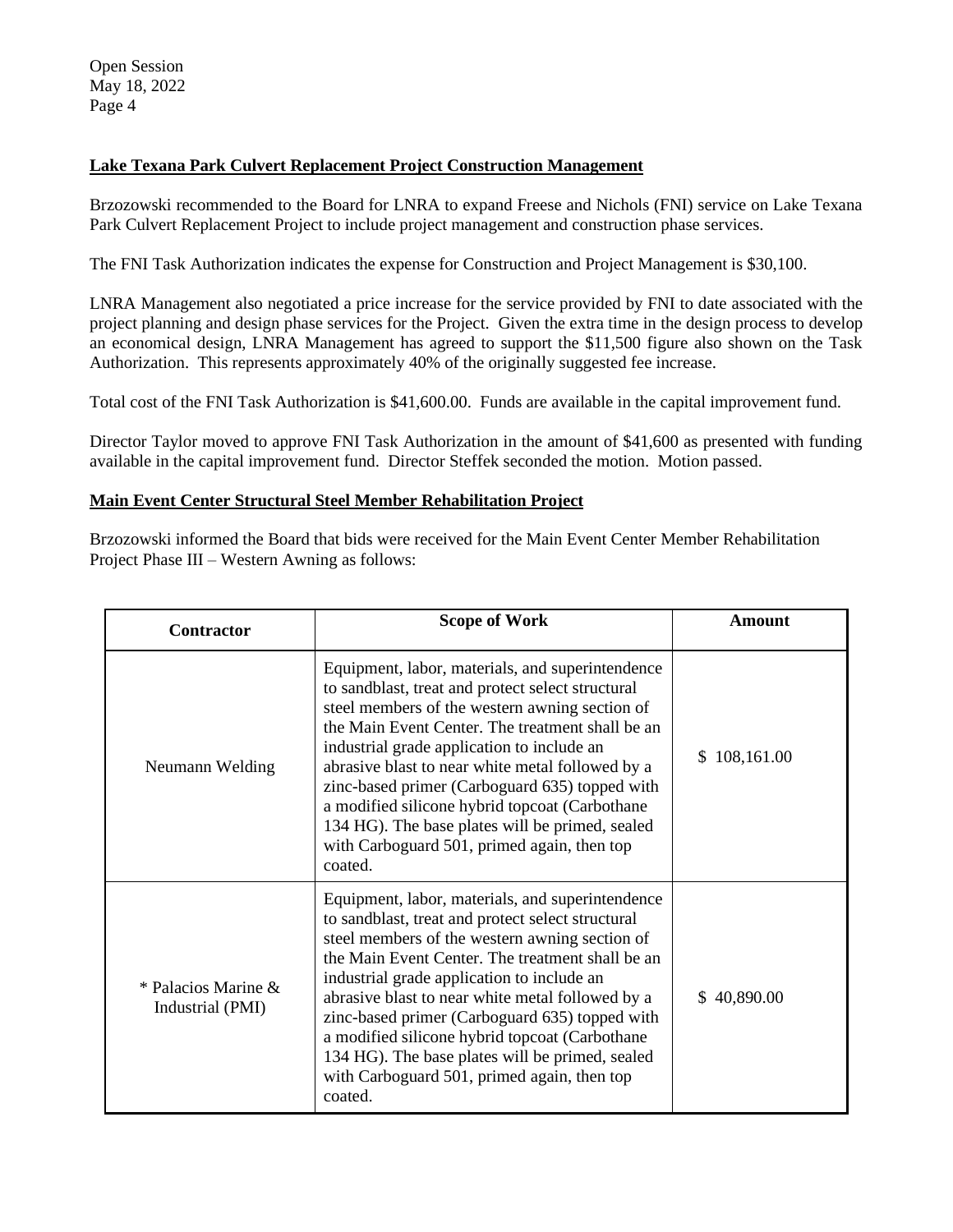The General Manager recommends accepting the low bid from Palacios Marine & Industrial (PMI) for \$40,890.00.

Director Aimone moved to approve accepting the bid from PMI as recommended by the General Manager as presented. Director Taylor seconded the motion. Motion passed.

### **EDS Pipeline Relocation Project Funding Arrangement**

Brzozowski briefed the Board on the TxDOT funding documents and associated row/easement documents related to the East Delivery System Pipeline Relocation Project.

The Board was presented a copy of the Possession and Use Agreement (PUA) and Offer Letter between TxDOT and LNRA for their review.

Director Mitchell moved to approve the PUA as presented. Director Steffek seconded the motion. Motion passed.

### **EDS Pipeline Relocation Project Easement Agreements**

Brzozowski informed the Board that LNRA has verbal agreements for replacement easements with Alcoa and Formosa Plastics for the EDS Pipeline Relocation Project. He indicated that LNRA will need to engage legal counsel and engineer to develop the needed documentation.

Director Parker moved to authorize the General Manager to expend funds to develop easement agreements with Alcoa and Formosa Plastics related to LNRA's EDS Pipeline Relocation Project as presented. Director Taylor seconded the motion. Motion passed.

## **EDS Pipeline Relocation Project FNI Task Items**

Brzozowski informed the Board of the following Freese and Nichols Task Items associated with the EDS Pipeline Relocation Project.

| <b>Task</b>                             | <b>Description</b>                   | <b>Total</b> |
|-----------------------------------------|--------------------------------------|--------------|
| <b>Basic Services (Lump Sum)</b>        |                                      |              |
| $\mathcal{D}_{\mathcal{L}}$             | Final Design                         | \$552,500    |
| 3                                       | <b>Construction Services</b>         | \$209,000    |
| <b>Special Services (Not to Exceed)</b> |                                      |              |
| 6                                       | Subsurface Utility Engineering (SUE) | \$119,300    |
| 7                                       | Geotechnical                         | 71,700<br>\$ |
| 8                                       | Environmental                        | 20,000<br>\$ |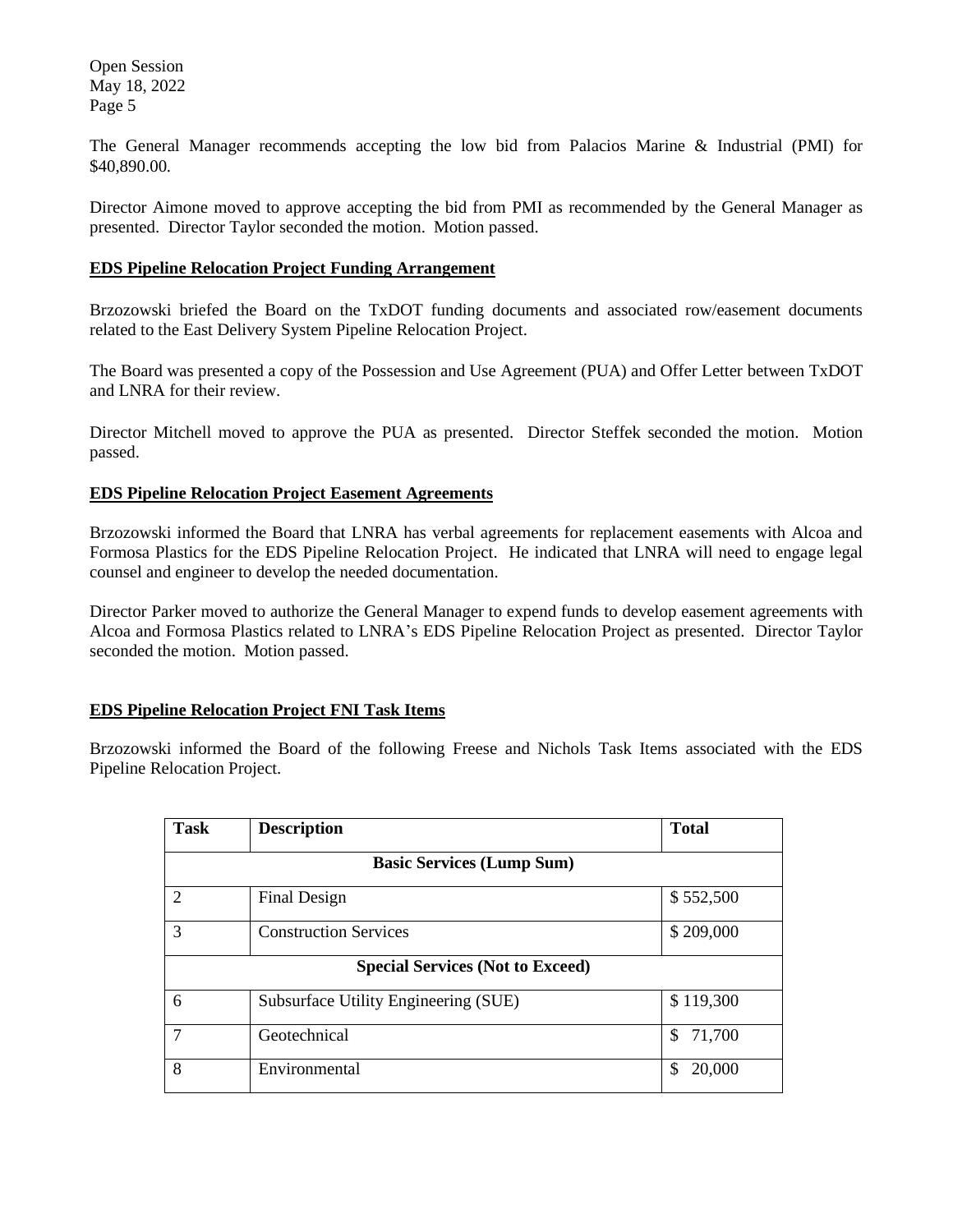Director Johs moved to authorize Freese and Nichols to proceed with Task Items 2, 3, 6, 7, 8 associated with the EDS Pipeline Relocation Project. Director Aimone seconded the motion. Motion passed.

# **Expenditure to Purchase Trailer for Stop Log Deployment**

Brzozowski briefed the Board on the need to purchase a trailer to move stop logs from one location to another. LNRA staff researched multiple trailer manufacturers, trailer options, and configurations. Bids were received as follows for a thirty-five (35) foot narrow goose neck trailer.

| Brand M Trailer Sales, Henrietta, TX | \$16,995.00 |
|--------------------------------------|-------------|
| TCS, LLC, Hallettsville, TX          | \$22,600.00 |
| <b>Precision Machine Works</b>       | \$22,250.00 |

The General Manager recommends purchasing the hand-built trailer from Brand M Trailers and the Board approving up to \$18,000 to purchase the trailer and associated registration fees. Funds are available in the reserve contingency fund.

Director Mitchell moved to authorize expenditure up to \$18,000 to purchase the trailer for stop log deployment and associated fees as presented. Director Steffek seconded the motion. Motion passed.

# **Expand East Delivery System Pumping Capacity**

Brzozowski informed the Board that in the last twenty-four (24) months the East Pump Station has reached its maximum pumping capacity due to demand needs of the East Delivery System. It was determined to expand the capacity of the East Pump Station to a rate of up to two time (2X) the current delivery rate.

Freese and Nichols has been engaged to provide a technical report to determine the pumping needs to cover the immediate and future predicted capacity needs of the pump station.

The Board was presented a copy of Freese and Nichols Task Authorization for the EDS Pump Station Expansion Study for \$35,000.00.

Director Steffek moved to approve the FNI Task Authorization for the EDS Pump Statin Expansion Study for \$35,000.00 as presented. Director Mitchell seconded the motion. Motion passed.

## **Lake Texana Yield Enhancement Project**

The Board was presented a copy of the Freese and Nichols Status Report, April 1-30, 2022.

## **Election of Board of Director Officers**

President Adelman informed the Board that the current Board of Director Officer's terms would expire May 31, 2022. He requested nominations for officers.

Director Steffek moved to nominate Director Parker for Secretary-Treasurer. Director Taylor seconded the motion. Motion passed

Director Parker moved to nominate Director Johs as Vice President. Director Aimone seconded the motion. Motion passed.